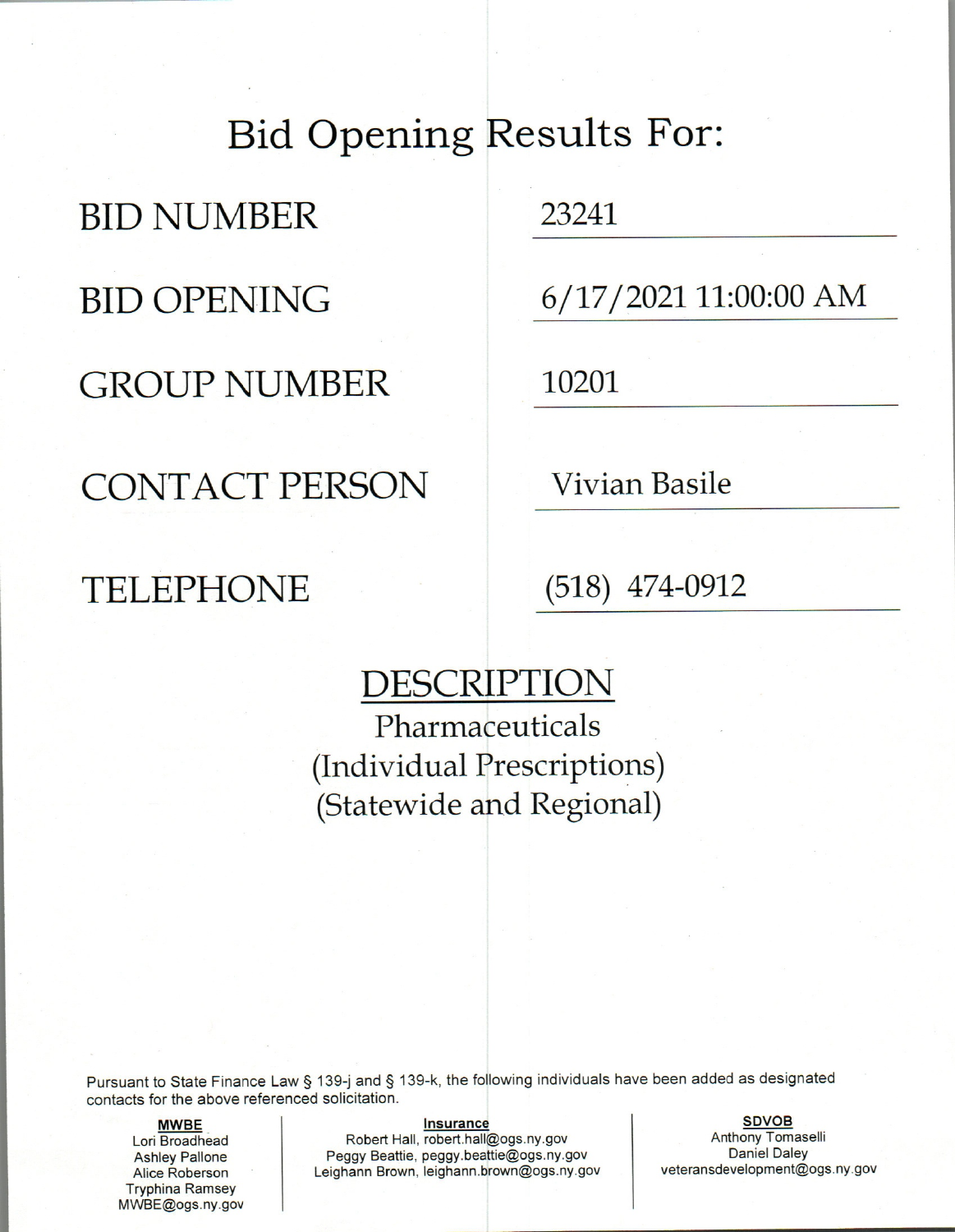## PROCUREMENT SERVICES GROUP BID LIST SUMMARY

|                                                                                                                                                                                                                                                                                                                                                           | <b>BID LIST SUMMARY</b>                                          |                                                      |
|-----------------------------------------------------------------------------------------------------------------------------------------------------------------------------------------------------------------------------------------------------------------------------------------------------------------------------------------------------------|------------------------------------------------------------------|------------------------------------------------------|
| <b>List of Bidders For Group:</b><br><b>Regional)</b>                                                                                                                                                                                                                                                                                                     | 10201 - Pharmaceuticals (Individual Prescriptions), (Statewide & |                                                      |
| <b>Bid Number:</b><br><b>IFB 23241</b><br><b>Bids Were Opened:</b><br>June 17, 2021<br><b>Bid Room Facilitator:</b><br><b>Beverly Moore</b><br>Visitors: Jennifer Prusinowski - OGS - On Site<br>Julie Carlson - OGS - On Site<br>Ning Bin (Theresa) Kuo - OGS - Remote Access<br>Vivian Basile - OGS - Remote Access<br>Sara Welsh - OGS - Remote Access | Time: 11:00:00 AM                                                | Team #: 02                                           |
| Terri Allen - OGS - Remote Access                                                                                                                                                                                                                                                                                                                         | <b>BIDDERS</b>                                                   |                                                      |
| Community Care Rx Inc.<br>DBA: Community Care Rx<br>274038509                                                                                                                                                                                                                                                                                             | 86 FRONT STREET                                                  | HEMPSTEAD NY 11550<br>nicholas@commcarex.com         |
| Dutchess Chemists Inc.<br>DBA: McCarthy's Pharmacy<br>020732821                                                                                                                                                                                                                                                                                           | 6032 RT 82                                                       | STANFORDVILLE NY 12581<br>mccarthyrx@mccarthyrx.com  |
| Great Neck Chemists Inc of NY<br>DBA: Precision LTC Pharmacy<br>112880441                                                                                                                                                                                                                                                                                 | 69 ALLEN BLVD                                                    | FARMINGDALE NY 11735<br>jjspaulding@precisionltc.com |
| HealthDirect Institutional Pharmacy<br>Services, Inc.                                                                                                                                                                                                                                                                                                     | <b>29 EAST MAIN STREET</b>                                       | GOUVERNEUR NY 13642<br>brianscott@hdrxservices.com   |
| 262269880                                                                                                                                                                                                                                                                                                                                                 |                                                                  |                                                      |
| Imperial Pharmacy Inc.                                                                                                                                                                                                                                                                                                                                    | 3050 CORLEAR AVE.                                                | BRONX NY 10463<br>Gilles@imperialpharmacy.net        |
|                                                                                                                                                                                                                                                                                                                                                           |                                                                  |                                                      |
| 800923131<br>Marley Drug, Inc.<br>DBA: Marley Drug, Inc.<br>010602476                                                                                                                                                                                                                                                                                     | 5008 PETERS CREEK PKWY                                           | WINSTON - SALEM NC 27127<br>info@marleydrug.com      |
| Medford Chemists Inc.                                                                                                                                                                                                                                                                                                                                     | 2608 ROUTE 112                                                   | MEDFORD NY 11763<br>ckoller@medfordchemists.com      |
| 112111713                                                                                                                                                                                                                                                                                                                                                 |                                                                  |                                                      |
| Parkview Health Services, LLC                                                                                                                                                                                                                                                                                                                             | 1770 COLVIN BLVD                                                 | BUFFALO NY 14223-1166<br>poleary@parkviewhs.com      |
| 472285530<br>Patient's Pharmacy, Inc.                                                                                                                                                                                                                                                                                                                     | 320 NORTH MAIN ST.                                               | JAMESTOWN NY 14701                                   |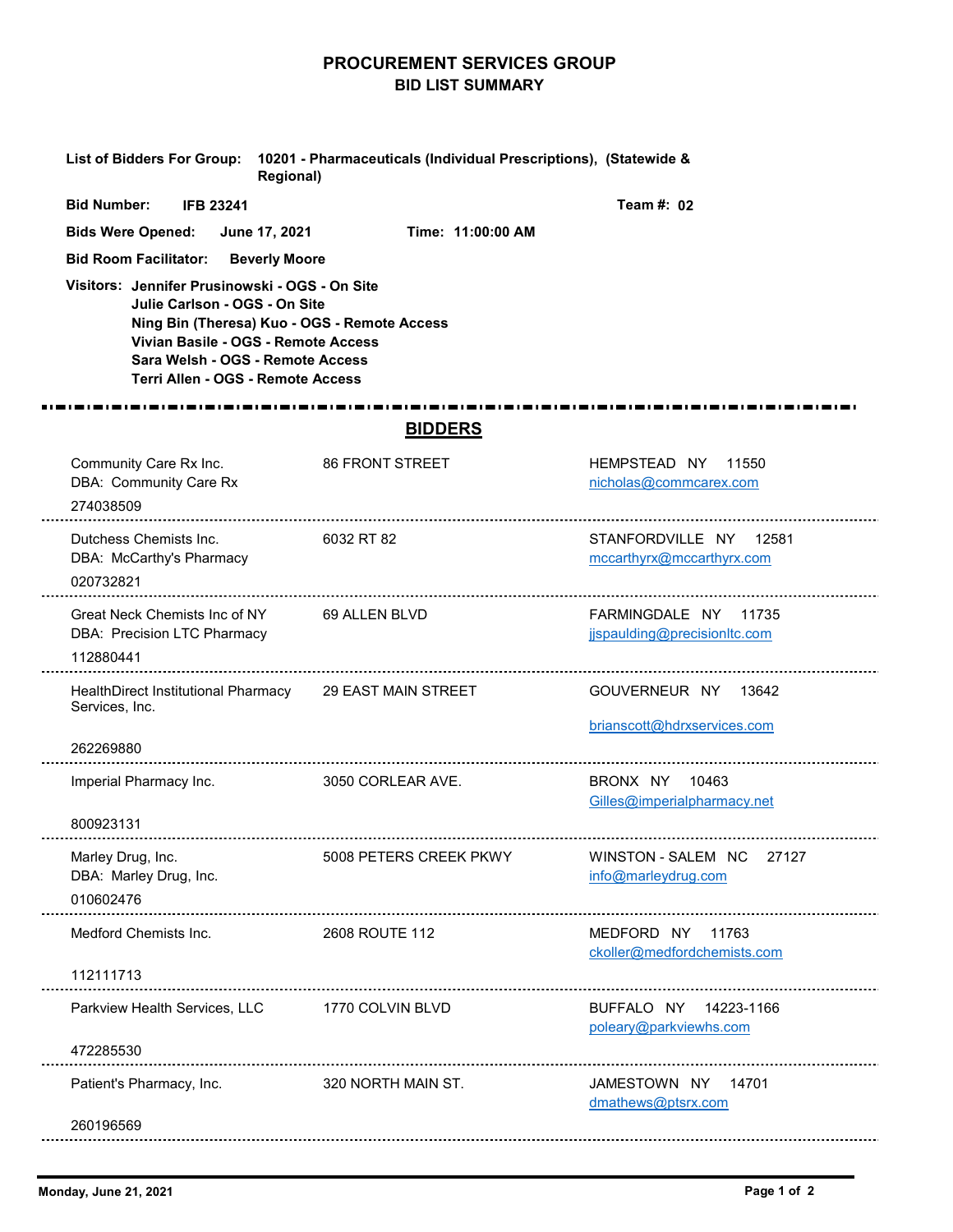| <b>Bid Number:</b><br><b>IFB 23241</b>             | List of Bidders For Group: 10201 - Pharmaceuticals (Individual Prescriptions), (Statewide & Regional) |                                                  |
|----------------------------------------------------|-------------------------------------------------------------------------------------------------------|--------------------------------------------------|
|                                                    | <b>BIDDERS</b> (cont'd)                                                                               |                                                  |
| Pharmacy Associates of Glens Falls,<br><b>LLC</b>  | <b>14 COMMERCE DRIVE</b>                                                                              | BALLSTON SPA NY 12020                            |
| DBA: Omnicare of Ballston Spa<br>141554120         |                                                                                                       | scott.nokes@omnicare.com                         |
|                                                    |                                                                                                       |                                                  |
| Pharmacy Corporation of America<br>DBA: PharMerica | 805 NORTH WHITTINGTON PARKWAY LOUISVILLE KY 40222                                                     | patricia.schuermann@pharmerica.com               |
| 953849613<br>-------                               |                                                                                                       |                                                  |
| Tap Rx, LLC<br>DBA: ProCare LTC                    | 111 EXECUTIVE BLVD                                                                                    | FARMINGDALE NY 11735<br>pmeyeroff@procareltc.com |
| 205807664<br>Upstate Pharmacy Ltd.                 | 1900 N. AMERICA Dr.                                                                                   | WEST SENECA NY 14224                             |
| 161544029                                          |                                                                                                       | tedk@upstatepharmacy.com                         |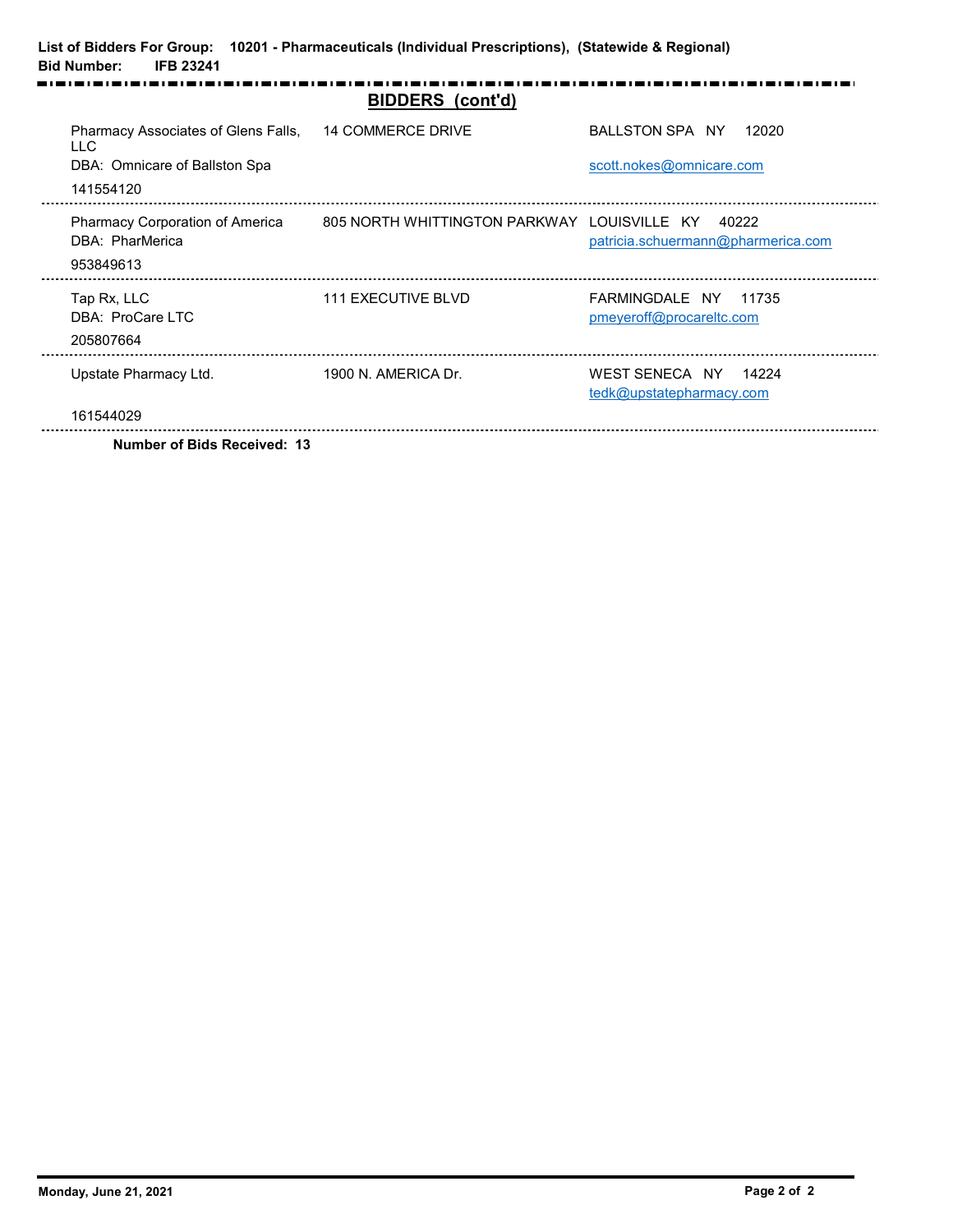#### **Bid Tabulation**

#### **INVITATION FOR BIDS NUMBER**: 23241

**TITLE:** Group 10201 – PHARMACEUTICALS (Individual Prescriptions), (Statewide and Regional) **BID DUE DATE:** 06/17/2021 **TIME:** 11:00A.M. EST

**Region 1 - Allegany, Cattaraugus, Chautauqua, Chemung, Erie, Genesee, Livingston, Monroe, Niagara, Ontario, Orleans, Schuyler, Seneca, Steuben, Wayne, Wyoming, Yates**

| <b>Ranking</b> | Vendor                              | <b>Grand total of Bid Received</b> |
|----------------|-------------------------------------|------------------------------------|
|                | <b>Upstate Pharmacy Ltd</b>         | \$34,574,400.00                    |
| 2              | Tap Rx, LLC d/b/a ProCare LTC       | \$39,560,250.00                    |
| 3              | Community Care Rx Inc. d/b/a        | \$39,644,325.00                    |
|                | <b>Community Care Rx</b>            |                                    |
| 4              | <b>HealthDirect Institutional</b>   | \$39,831,825.00                    |
|                | Pharmacy Services, Inc.             |                                    |
| 5              | Parkview Health Services, LLC       | \$39,978,700.00                    |
| 6              | <b>Pharmacy Associates of Glens</b> | \$41,229,878.00                    |
|                | Falls, LLC d/b/a Omnicare of        |                                    |
|                | <b>Ballston Spa</b>                 |                                    |
| 7              | Marley Drug, Inc.                   | \$41,604,175.00                    |
| 8              | Patients Pharmacy, Inc.             | \$45,033,200.00                    |

**Region 2 - Broome, Cayuga, Chenango, Cortland, Delaware, Fulton, Hamilton, Herkimer, Jefferson, Lewis, Madison, Montgomery, Oneida, Onondaga, Oswego, Otsego, St. Lawrence, Schoharie, Tioga, Tompkins**

| <b>Ranking</b> | Vendor                                                                                     | <b>Grand total of Bid Received</b> |
|----------------|--------------------------------------------------------------------------------------------|------------------------------------|
|                | Tap Rx, LLC D/B/A ProCare LTC                                                              | \$39,560,250.00                    |
| 2              | Community Care Rx Inc. d/b/a/<br><b>Community Care Rx</b>                                  | \$39,644,325.00                    |
| 3              | <b>HealthDirect Institutional</b><br>Pharmacy Services, Inc.                               | \$39,831,825.00                    |
| 4              | <b>Pharmacy Associates of Glens</b><br>Falls, LLC d/b/a Omnicare of<br><b>Ballston Spa</b> | \$41,229,878.00                    |
| 5              | Marley Drug, Inc.                                                                          | \$41,604,175.00                    |

| Region 3 - Albany, Clinton, Columbia, Essex, Franklin, Greene, Rensselaer, Saratoga, Schenectady, |  |  |  |
|---------------------------------------------------------------------------------------------------|--|--|--|
| Warren, Washington                                                                                |  |  |  |

| Ranking | <b>Vendor</b>                | <b>Grand total of Bid Received</b> |
|---------|------------------------------|------------------------------------|
|         | Community Care Rx Inc. d/b/a | \$39,644,325.00                    |
|         | <b>Community Care Rx</b>     |                                    |
|         | HealthDirect Institutional   | \$39,831,825.00                    |
|         | Pharmacy Services, Inc.      |                                    |